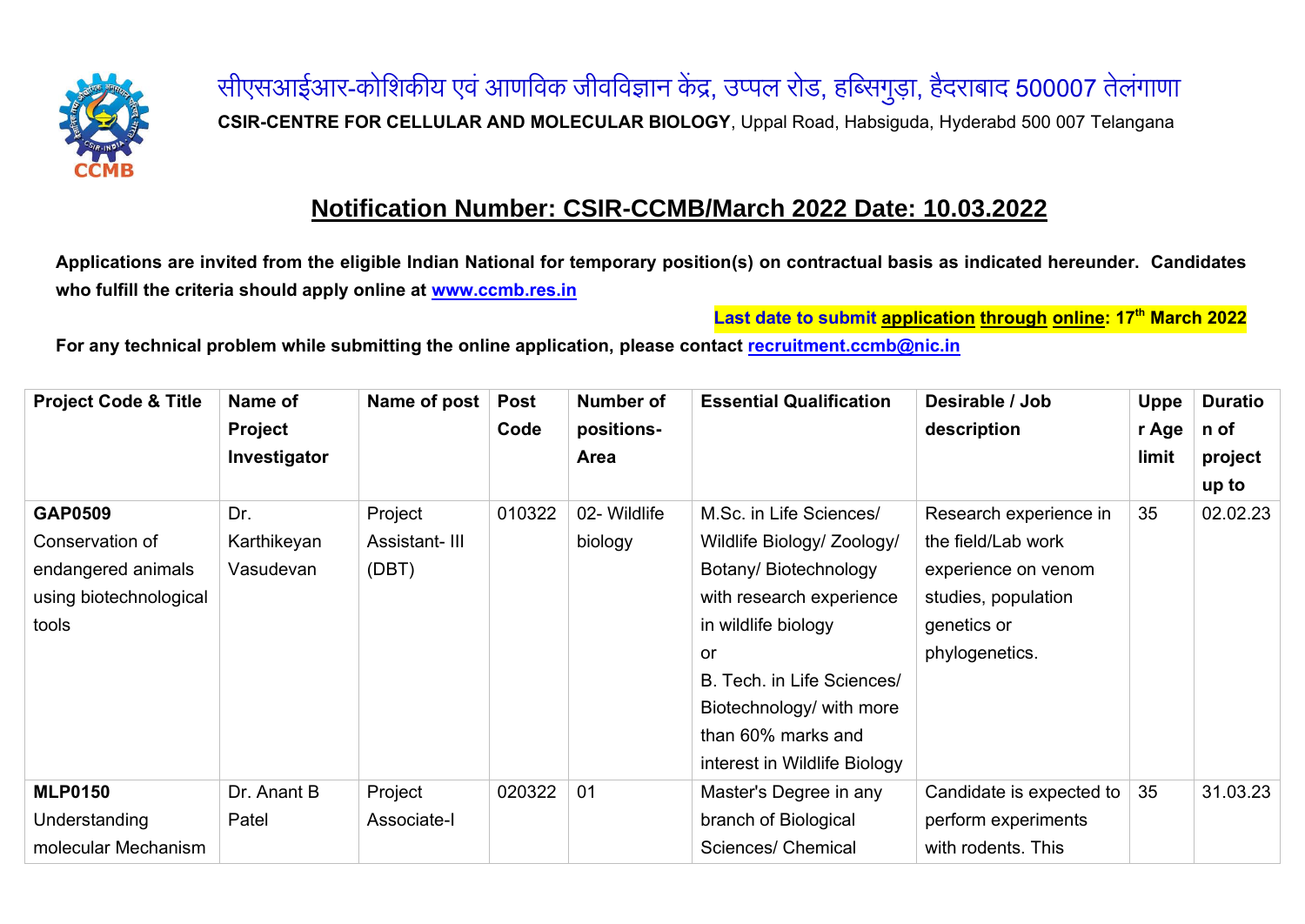| in Depression and fast |              |              |        |              | Sciences/ OR Bachelor's  | involves various           |    |          |
|------------------------|--------------|--------------|--------|--------------|--------------------------|----------------------------|----|----------|
| acting                 |              |              |        |              | Degree in Engineering/   | interventions, and         |    |          |
| Antidepressants        |              |              |        |              | Technology/ Medicine or  | Behavioral and             |    |          |
|                        |              |              |        |              | equivalent.              | Neurometabolic             |    |          |
|                        |              |              |        |              |                          | measurements in mice.      |    |          |
|                        |              |              |        |              |                          | Experience in              |    |          |
|                        |              |              |        |              |                          | Biochemistry,              |    |          |
|                        |              |              |        |              |                          | Neuroscience and NMR       |    |          |
|                        |              |              |        |              |                          | will be preferable.        |    |          |
| <b>MLP160</b>          | Dr. Venkat   | Project      | 030322 | $01 -$       | Master's Degree in Life  | Selected candidate is      | 35 | 31.03.23 |
| Defining PP1           | Chalamcharla | Associate-I  |        | Molecular    | Sciences or bachelor's   | expected to work with      |    |          |
| phosphatase function   |              |              |        | Cell Biology | degree in Biotechnology  | bacteria/yeast/insect      |    |          |
| in the preservation of |              |              |        | and          | from a recognized        | cells and perform          |    |          |
| cellular quiescence    |              |              |        | Biochemistry | University or equivalent | molecular cell biology     |    |          |
|                        |              |              |        |              |                          | and biochemistry           |    |          |
|                        |              |              |        |              |                          | experiments.               |    |          |
|                        |              |              |        |              |                          | With 6 months' minimum     |    |          |
|                        |              |              |        |              |                          | work experience in a       |    |          |
|                        |              |              |        |              |                          | research laboratory in     |    |          |
|                        |              |              |        |              |                          | handling microbial         |    |          |
|                        |              |              |        |              |                          | cultures, fluorescence     |    |          |
|                        |              |              |        |              |                          | microscopy and/or          |    |          |
|                        |              |              |        |              |                          | recombinant protein        |    |          |
|                        |              |              |        |              |                          | purification is desirable. |    |          |
|                        |              |              |        |              |                          |                            |    |          |
|                        |              | Project      | 040322 | $01 -$       | Master's Degree in Life  | Selected candidate is      | 35 | 31.03.23 |
|                        |              | Associate-II |        | Molecular    | Sciences or bachelor's   | expected to work with      |    |          |
|                        |              |              |        | Cell Biology | degree in Biotechnology  | bacteria/yeast/insect      |    |          |
|                        |              |              |        | and          | from a recognized        | cells and perform          |    |          |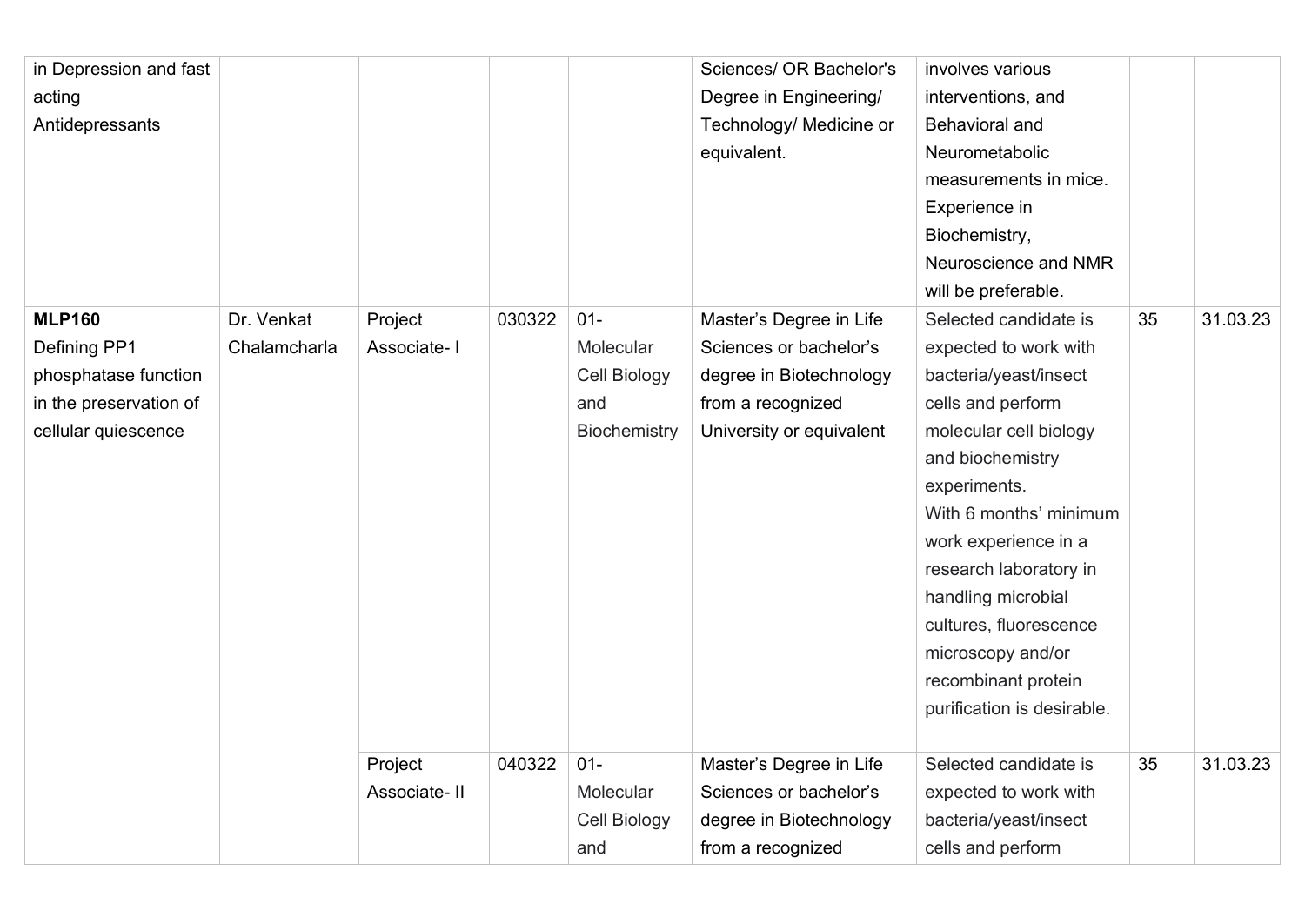|                                                                                                                             |                                    |                                                                                                                             |        | Biochemistry                                                   | University or equivalent<br><b>AND</b><br>Two years research<br>experience in the relevant<br>field.                                                                                                      | molecular cell biology<br>and biochemistry<br>experiments.<br>Prior experience in<br>handling microbial<br>cultures, fluorescence<br>microscopy and/or<br>recombinant protein<br>purification is desirable.        |    |          |
|-----------------------------------------------------------------------------------------------------------------------------|------------------------------------|-----------------------------------------------------------------------------------------------------------------------------|--------|----------------------------------------------------------------|-----------------------------------------------------------------------------------------------------------------------------------------------------------------------------------------------------------|--------------------------------------------------------------------------------------------------------------------------------------------------------------------------------------------------------------------|----|----------|
| MLP0121- Phase II<br>Towards product<br>development in rice<br>using mutants that<br>have traits of<br>agronomic importance | Dr. Hitendra<br><b>Kumar Patel</b> | Field<br>Assistant<br>(Those who<br>have already<br>applied<br>against<br>Notification<br>No. PR3/2022<br>need not<br>apply | 050322 | 04                                                             | 10+2 or Intermediate                                                                                                                                                                                      | Working knowledge of<br>rice cultivation,<br>germination,<br>transplanting, weeding,<br>harvesting and<br>maintenance of rice field                                                                                | 50 | 31.03.23 |
| MLP0121- Phase II<br>Towards product<br>development in rice<br>using mutants that<br>have traits of<br>agronomic importance | Dr. Hitendra<br><b>Kumar Patel</b> | Project<br>Associate-I                                                                                                      | 060322 | 02-Rice<br>tissue culture<br>and plant<br>molecular<br>biology | Master's Degree in Life<br>Sciences/ Genetics &<br>Plant Breeding/<br>Biotechnology/ Botany/<br>Biochemistry or<br>bachelor's degree in<br>Biotechnology from a<br>recognized University or<br>equivalent | Research experience in<br>crop plants [preferably<br>rice (Oryza sativa)]:<br>tissue culture,<br>transformation, and<br>handling of transgenic<br>rice plants/plant<br>molecular biology/ plant<br>biotechnology / | 35 | 31.03.23 |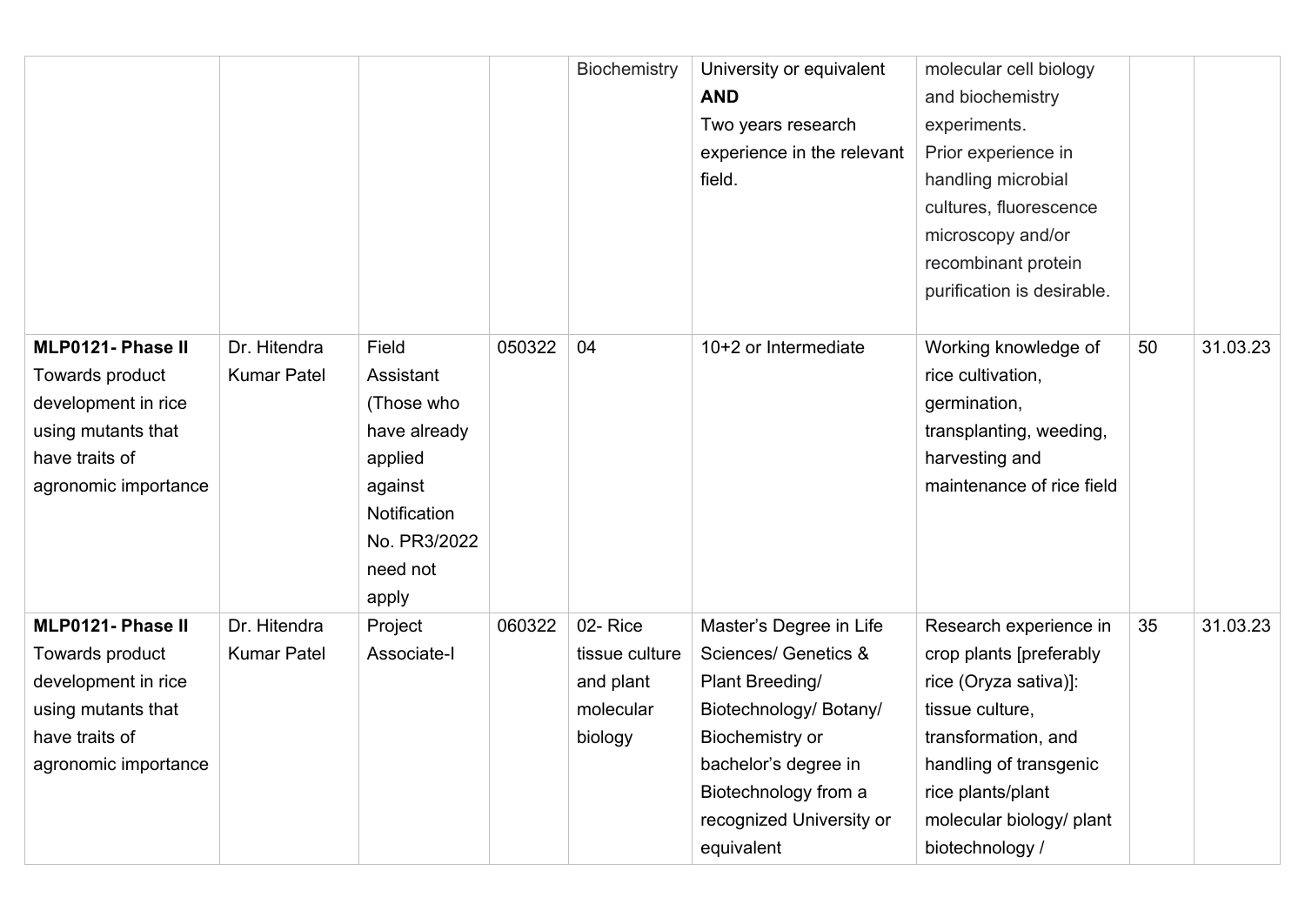|                                                                                                        |                            |                          |        |    |                                                                                                                                                                                                                                                 | molecular<br>characterization of rice<br>plants                                                                                                                                                                                                                                                                                                               |    |          |
|--------------------------------------------------------------------------------------------------------|----------------------------|--------------------------|--------|----|-------------------------------------------------------------------------------------------------------------------------------------------------------------------------------------------------------------------------------------------------|---------------------------------------------------------------------------------------------------------------------------------------------------------------------------------------------------------------------------------------------------------------------------------------------------------------------------------------------------------------|----|----------|
| <b>MLP0148</b><br>Functions and<br>adaptive<br>reconfiguration of<br>autophagy in malaria<br>parasites | Dr. Puran<br>Singh Sijwali | Project<br>Associate-II  | 070322 | 01 | Master's Degree in Life<br>Sciences or bachelor's<br>degree in Biotechnology<br>from a recognized<br>University or equivalent<br><b>AND</b><br>Two years research<br>experience in the relevant<br>field.                                       | The candidate will<br>investigate the roles of<br>ubiquitin proteasome<br>system and autophagy<br>in malaria parasites. In<br>addition to standard<br>molecular biology, cell<br>biology and genetic<br>manipulation<br>techniques, the<br>candidate should have<br>hands-on experience in<br>malaria parasite culture,<br>animal handling and<br>microscopy. | 35 | 31.03.23 |
| <b>MLP2105</b><br><b>CSIR Multi-centric</b><br>long term T cell<br>immune monitoring for<br>COVID-19   | Dr. Puran<br>Singh Sijwali | Sr. Project<br>Associate | 080322 | 01 | Master's Degree in Life<br><b>Sciences/ Genetics &amp;</b><br>Plant Breeding/<br>Biotechnology/ Botany/<br>Biochemistry or<br>bachelor's degree in<br>Biotechnology from a<br>recognized University or<br>equivalent AND<br>Four years research | The candidate will<br>investigate immune<br>responses in samples of<br>COVID-19 vaccinated<br>subjects and COVID-19<br>patients. In addition to<br>standard molecular<br>biology, cell biology and<br>immunological<br>techniques, the                                                                                                                        | 40 | 31.03.23 |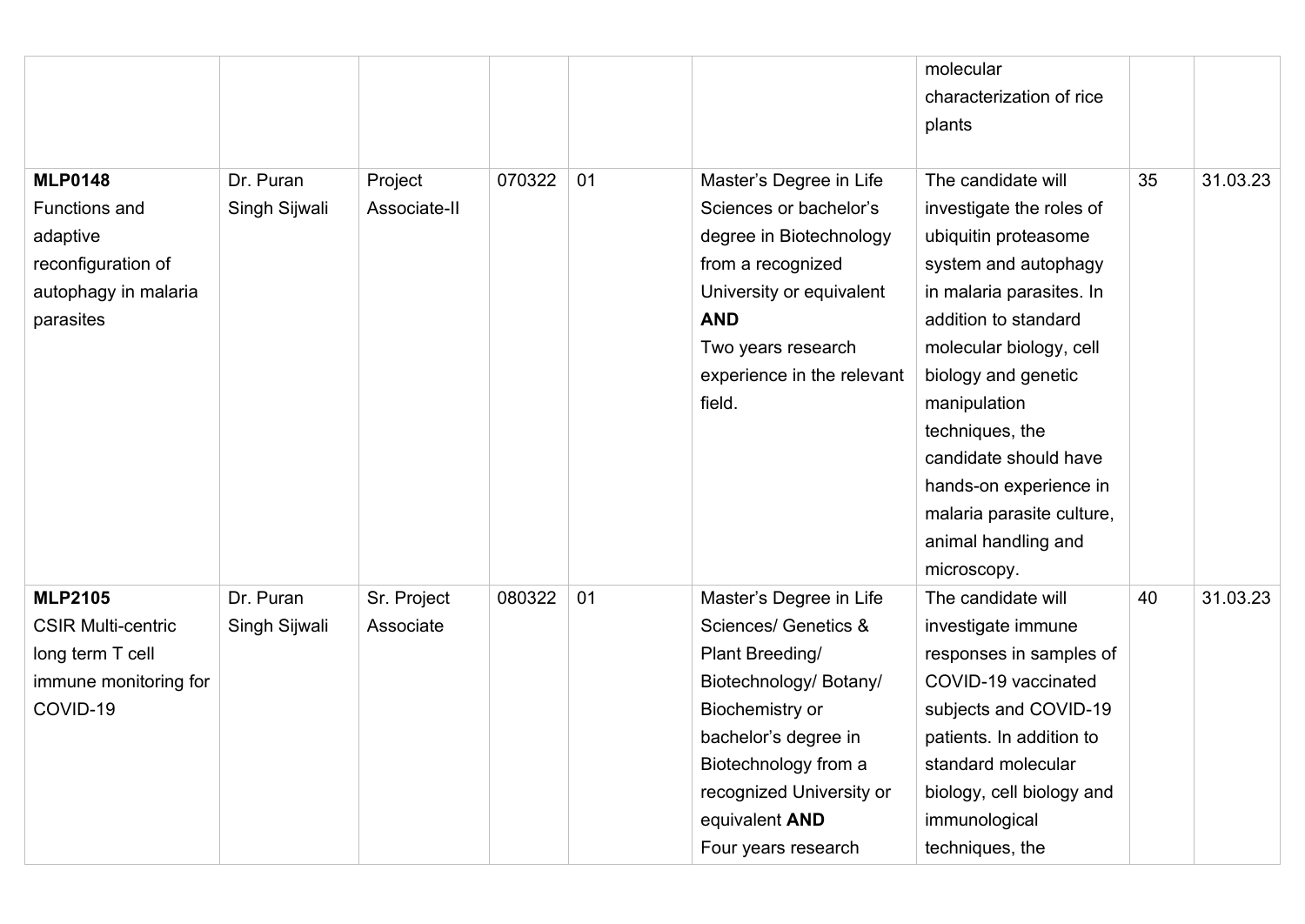|                                                                               |                           |                         |        |    | experience in the relevant<br>field (Bioinformatics/<br>Marker-Assisted<br>Selection)<br><b>OR</b> Doctoral Degree in<br>Life Sciences/<br>Bioinformatics from a<br>recognized University or | candidates should have<br>proven experience in<br>animal handling, cell<br>culture, FACS, ELISA<br>and recombinant protein<br>expression.                                                                                         |    |          |
|-------------------------------------------------------------------------------|---------------------------|-------------------------|--------|----|----------------------------------------------------------------------------------------------------------------------------------------------------------------------------------------------|-----------------------------------------------------------------------------------------------------------------------------------------------------------------------------------------------------------------------------------|----|----------|
|                                                                               |                           |                         |        |    | equivalent                                                                                                                                                                                   |                                                                                                                                                                                                                                   |    |          |
| <b>GAP0477</b><br>Role of Non-coding<br>RNAs in<br>cardiovascular<br>diseases | Dr. Regalla<br>Kumarswamy | Project<br>Associate-I  | 090322 | 01 | M. Sc in any area of life<br>sciences                                                                                                                                                        |                                                                                                                                                                                                                                   | 35 | 31.12.22 |
| <b>NWP0100</b><br><b>Skill Development</b><br>Programme                       | Dr. Archana B<br>Siva     | Project<br>Associate-II | 100322 | 01 | M. Sc with 2 years<br>experience                                                                                                                                                             | Experience in<br>conducting/ participating<br>in training programmes<br>as a Trainer.<br>Participate in<br>conceiving, designing &<br>conducting Skill training<br>programmes at CCMB<br>(NIL laboratory research<br>components). | 35 | 31.03.25 |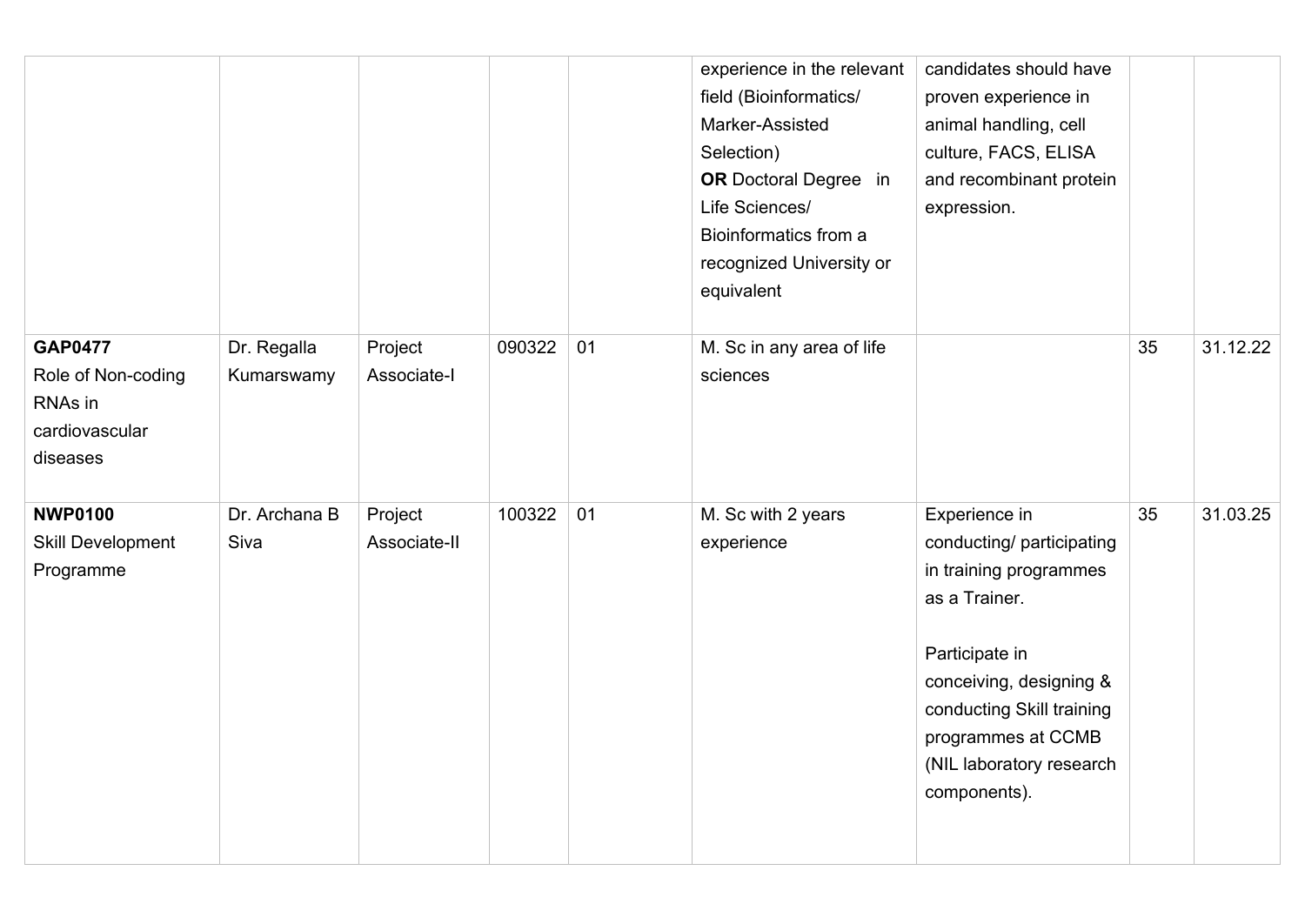| <b>GAP0525</b>             | Dr. Sonal        | Sr. Project | 110322 | 01 | Master's Degree in Life         | Experience in             | 40 | 31.12.23 |
|----------------------------|------------------|-------------|--------|----|---------------------------------|---------------------------|----|----------|
| Deciphering the role       | Nagarkar         | Associate   |        |    | Sciences in Biotechnology       | Drosophila handling and   |    |          |
| of COP9 Signalosome        | Jaiswal          |             |        |    | from a recognized               | genetic crosses, fly      |    |          |
| (CSN complex) in           |                  |             |        |    | University or equivalent        | tissue dissections,       |    |          |
| neural development         |                  |             |        |    | AND Four years'                 | advance molecular         |    |          |
|                            |                  |             |        |    | experience in Research          | biology technique such    |    |          |
|                            |                  |             |        |    | and Development in              | as CRISPR/Cas9 and        |    |          |
|                            |                  |             |        |    | Industrial or Academic          | basic biochemistry        |    |          |
|                            |                  |             |        |    | Institutions or Science or      | methods.                  |    |          |
|                            |                  |             |        |    | <b>Technology Organizations</b> | The selected candidate    |    |          |
|                            |                  |             |        |    | and Scientific activities       | is expected to maintain   |    |          |
|                            |                  |             |        |    |                                 | Drosophila stocks,        |    |          |
|                            |                  |             |        |    |                                 | generate various stocks   |    |          |
|                            |                  |             |        |    |                                 | by genetic crossings, to  |    |          |
|                            |                  |             |        |    |                                 | perform molecular         |    |          |
|                            |                  |             |        |    |                                 | biology, cell biology and |    |          |
|                            |                  |             |        |    |                                 | protein biology           |    |          |
|                            |                  |             |        |    |                                 | experiments.              |    |          |
| <b>GAP 570</b>             | Dr. Karthik      | Project     | 120322 | 03 | Master's Degree in Life         | Experience in covid-19    | 35 | 30.09.22 |
| <b>SBIF Centre of</b>      | <b>Bharadwaj</b> | Associate-I |        |    | Sciences from a                 | testing or related        |    |          |
| <b>Excellence for</b>      |                  |             |        |    | recognized University or        | research. Participate in  |    |          |
| <b>Genomics Guided</b>     |                  |             |        |    | equivalent                      | coivd-19 testing and      |    |          |
| <b>Pandemic Prevention</b> |                  |             |        |    |                                 | surveillance programs at  |    |          |
|                            |                  |             |        |    |                                 | CCMB.                     |    |          |
| <b>GAP566</b>              | Dr. Karthik      | Project     | 130322 | 04 | Master's Degree in Life         | Experience in covid-19    | 35 | 30.06.22 |
| <b>INSACOG</b>             | Bharadwaj        | Associate-I |        |    | Sciences from a                 | testing or related        |    |          |
|                            |                  |             |        |    | recognized University or        | research. Participate in  |    |          |
|                            |                  |             |        |    | equivalent                      | coivd-19 testing and      |    |          |
|                            |                  |             |        |    |                                 | surveillance programs at  |    |          |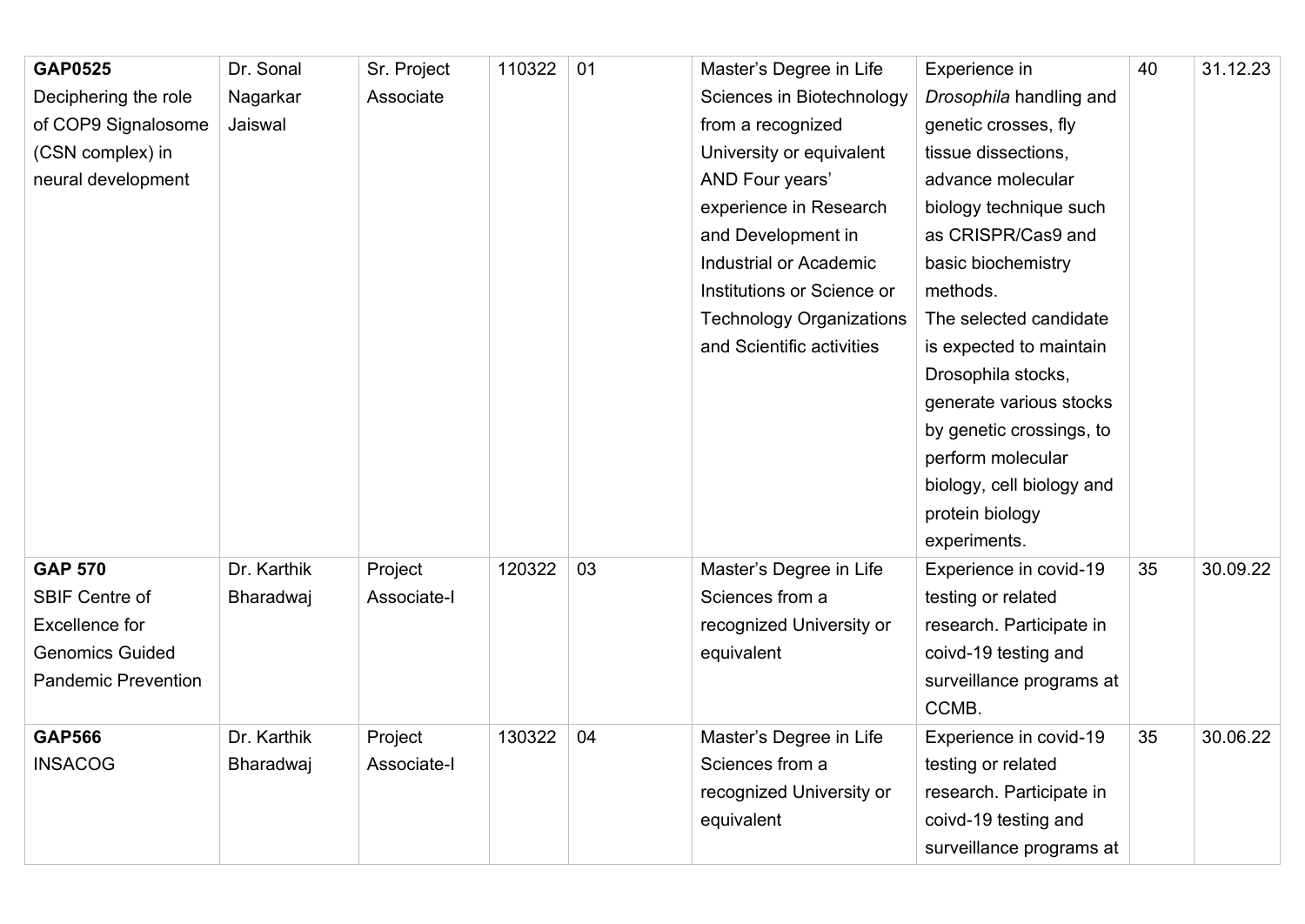|                             |             |             |        |    |                               | <b>CCMB</b>               |    |          |
|-----------------------------|-------------|-------------|--------|----|-------------------------------|---------------------------|----|----------|
| <b>MLP0141</b>              | Dr. Manjula | Laboratory  | 140322 | 01 | <b>Bachelor of Science in</b> | Experience and            | 40 | 31.03.25 |
| Understanding the           | Reddy       | assistant   |        |    | Life sciences/Biology/        | knowledge in handling     |    |          |
| <b>Biology of Bacterial</b> |             |             |        |    | Chemistry                     | and management of         |    |          |
| <b>Cell Walls</b>           |             |             |        |    |                               | laboratory related works; |    |          |
|                             |             |             |        |    |                               | Good working              |    |          |
|                             |             |             |        |    |                               | knowledge of Computer.    |    |          |
|                             |             |             |        |    |                               | The selected candidate    |    |          |
|                             |             |             |        |    |                               | is expected to manage a   |    |          |
|                             |             |             |        |    |                               | scientific lab and should |    |          |
|                             |             |             |        |    |                               | be actively working to    |    |          |
|                             |             |             |        |    |                               | prepare culture media     |    |          |
|                             |             |             |        |    |                               | for bacteria, chemical    |    |          |
|                             |             |             |        |    |                               | stocks, solutions,        |    |          |
|                             |             |             |        |    |                               | maintenance of            |    |          |
|                             |             |             |        |    |                               | laboratory, equipment,    |    |          |
|                             |             |             |        |    |                               | instruments,              |    |          |
|                             |             |             |        |    |                               | procurement of            |    |          |
|                             |             |             |        |    |                               | laboratory items, and     |    |          |
|                             |             |             |        |    |                               | other office-related      |    |          |
|                             |             |             |        |    |                               | works as and when         |    |          |
|                             |             |             |        |    |                               | required.                 |    |          |
| <b>MLP0145</b>              | Dr. Manjula | Sr. Project | 150322 | 01 | M.Sc. (In Life Sciences/      | Research experience in    | 40 | 31.03.23 |
| Mechanistic insights        | Reddy       | Associate   |        |    | Biotechnology/ Molecular      | bacterial physiology,     |    |          |
| into Bacterial growth       |             |             |        |    | biology/ Microbiology/        | genetics, biochemistry    |    |          |
| and morphogenesis           |             |             |        |    | Biochemistry) with four       | and molecular biology     |    |          |
|                             |             |             |        |    | years' experience in          | related techniques to     |    |          |
|                             |             |             |        |    | Research and                  | study E. coli cell wall   |    |          |
|                             |             |             |        |    | Development.                  | biology.                  |    |          |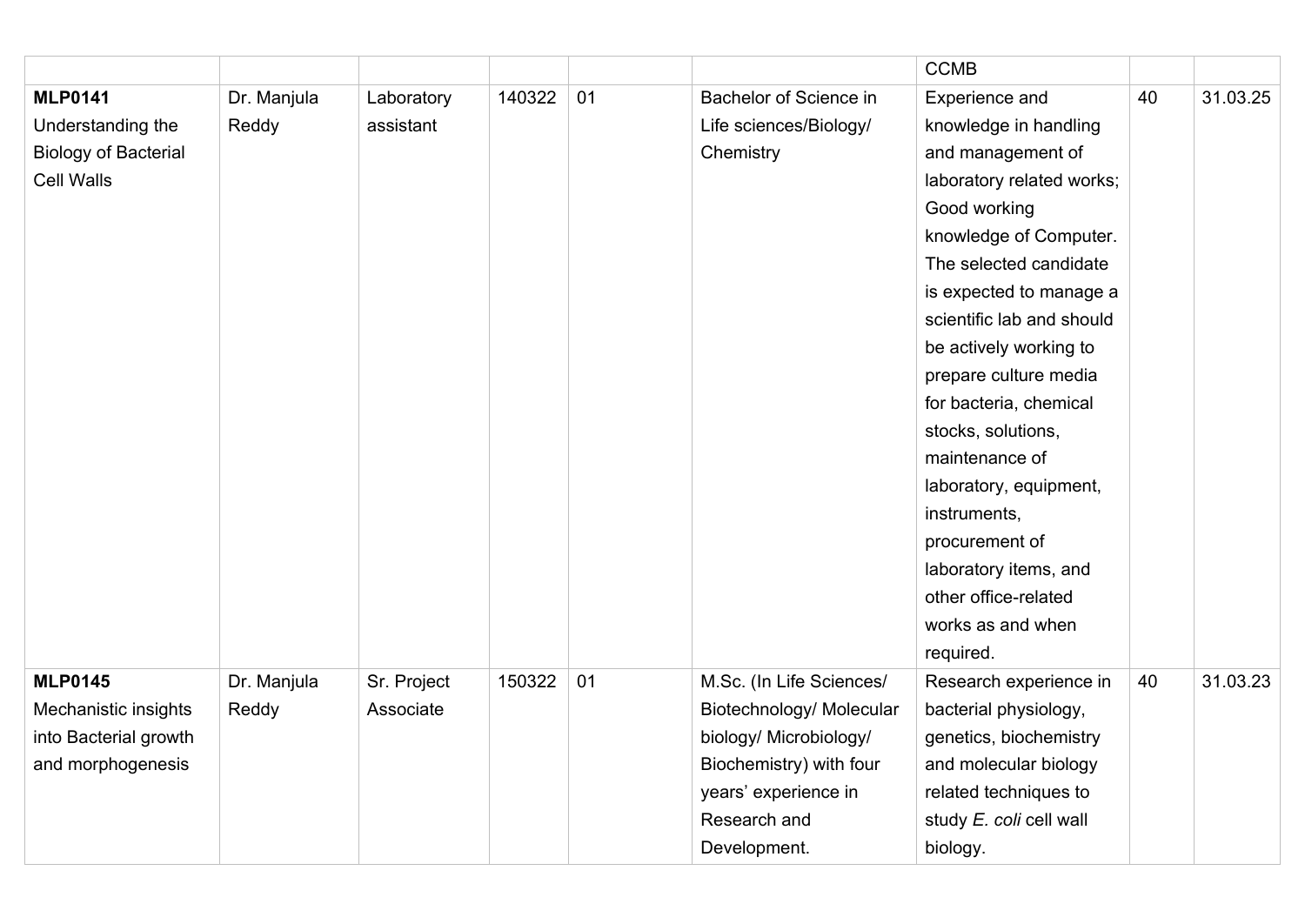| <b>MLP140</b>              | Dr. P Chandra | Project      | 160322 | $01 -$        | Master's Degree in Life  | Selected candidate is                         | 35 | 31.03.23 |
|----------------------------|---------------|--------------|--------|---------------|--------------------------|-----------------------------------------------|----|----------|
| Organoid Models for        | Shekar        | Associate-II |        | Molecular     | Sciences or bachelor's   | expected to work in                           |    |          |
| <b>Biomedical Research</b> |               |              |        | and cell      | degree in Biotechnology  | project involving cell                        |    |          |
| Applications               |               |              |        | biology       | from a recognized        | biology and perform                           |    |          |
|                            |               |              |        |               | University or equivalent | molecular cell biology                        |    |          |
|                            |               |              |        |               | with 2 years minimum     | and biochemistry                              |    |          |
|                            |               |              |        |               | work experience in a     | experiments.                                  |    |          |
|                            |               |              |        |               | research laboratory.     | Prior experience in<br>handling Cell culture, |    |          |
|                            |               |              |        |               |                          | fluorescence microscopy                       |    |          |
|                            |               |              |        |               |                          | and/or genome editing is                      |    |          |
|                            |               |              |        |               |                          | desirable.                                    |    |          |
| <b>MLP165</b>              | Dr. P Chandra | Sr. Project  | 170322 | 01- Stem cell | PhD in Biotechnology/    | Selected candidate is                         | 40 | 31.03.23 |
| Deciphering the            | Shekar        | Associate    |        | biology,      | Life Sciences from a     | expected to work with in                      |    |          |
| mechanism of               |               |              |        | biochemistry  | recognized University or | stem cell biology project                     |    |          |
| Reprogramming of           |               |              |        |               | equivalent               | involving genome                              |    |          |
| pluripotent stem cells     |               |              |        |               |                          | editing, biochemistry                         |    |          |
| (PSCs) to extended         |               |              |        |               |                          | experiments.                                  |    |          |
| pluripotent stem           |               |              |        |               |                          | Prior experience in                           |    |          |
| cells(EPSCs)               |               |              |        |               |                          | fluorescence                                  |    |          |
|                            |               |              |        |               |                          | microscopy, mouse and                         |    |          |
|                            |               |              |        |               |                          | human ES cell biology is                      |    |          |
|                            |               |              |        |               |                          | desirable.                                    |    |          |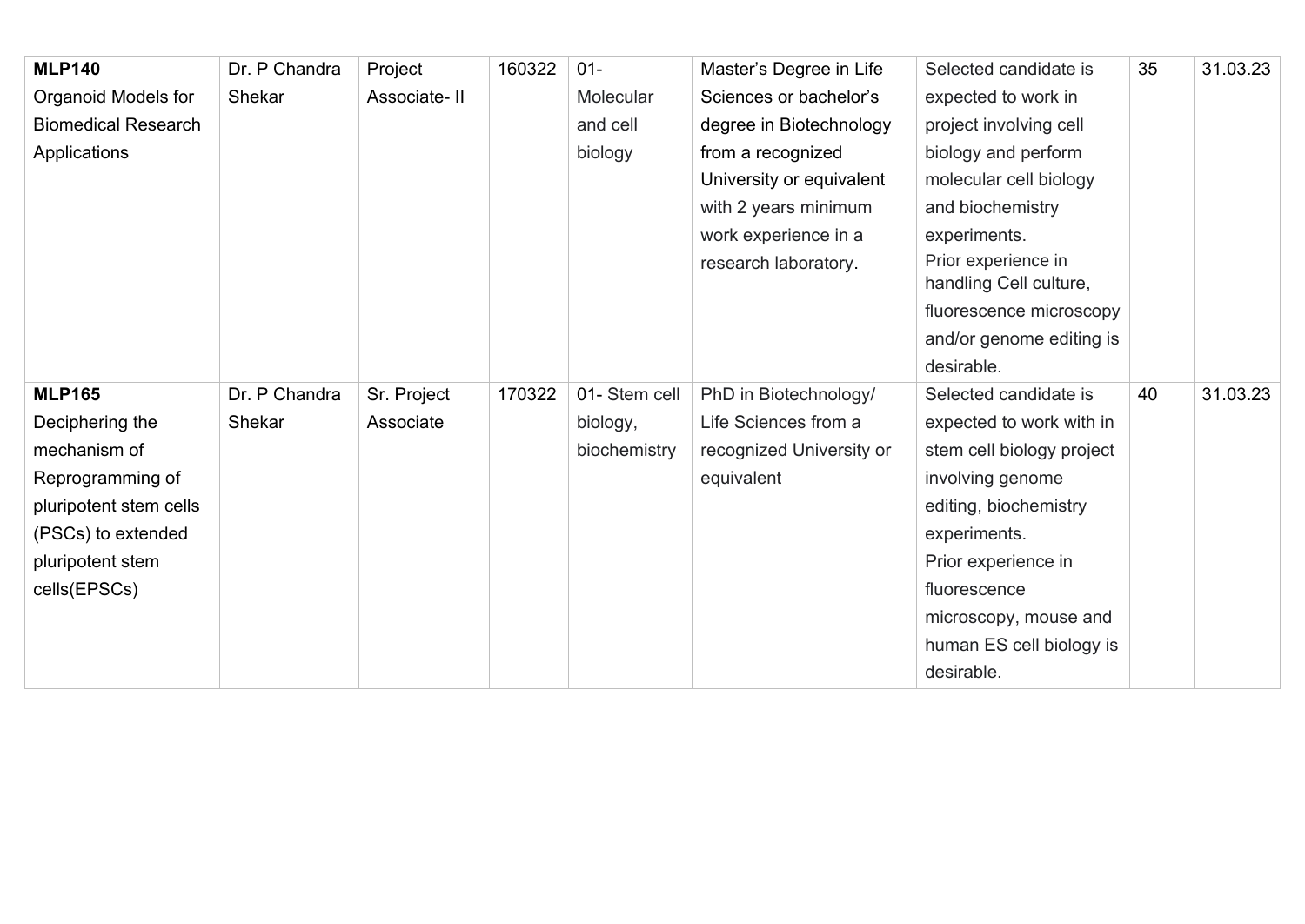| <b>Name of Position</b>               | <b>Monthly Emoluments</b>                                                                                                                                                                                                                                                                                                                                                                                                                                       |
|---------------------------------------|-----------------------------------------------------------------------------------------------------------------------------------------------------------------------------------------------------------------------------------------------------------------------------------------------------------------------------------------------------------------------------------------------------------------------------------------------------------------|
| <b>Field Assistant</b>                | ₹ 16,000/- p.m. consolidated                                                                                                                                                                                                                                                                                                                                                                                                                                    |
| <b>Laboratory assistant</b>           | ₹ 20,000 + HRA (may vary depending on the experience)                                                                                                                                                                                                                                                                                                                                                                                                           |
| <b>Project Assistant-III</b><br>(DBT) | ₹ 28,000/- p.m. + HRA as applicable/admissible                                                                                                                                                                                                                                                                                                                                                                                                                  |
| <b>Project Associate-I</b>            | ₹ 31,000/- p.m. + HRA as applicable/admissible to Scholars who are selected through<br>(i)<br>(a) National Eligibility Tests – CSIR-UGC NET including lectureship (Assistant Professorship) or GATE or<br>(b) A selection process through National level examinations conducted by Central Government Departments<br>and their Agencies and Institutions.<br>₹ 25,000/- p.m. + HRA as applicable/admissible for others who do not fall under (i) above.<br>(ii) |
| <b>Project Associate-II</b>           | (i) ₹ 35,000/- p.m. + HRA as applicable/admissible to Scholars who are selected through a process as mentioned<br>$4(i)$ above<br>(ii) ₹ 28,000/ p.m. + HRA as applicable/admissible for others who do not fall under (i) above.                                                                                                                                                                                                                                |
| <b>Senior Project Associate</b>       | ₹ 42,000/- p.m. + HRA as applicable/admissible                                                                                                                                                                                                                                                                                                                                                                                                                  |

## **General terms and conditions:**

| How to apply           | Candidates who fulfill the criterion to fill up the ONLINE APPLICATION format by clicking on the following<br>$link$                                                                                                                                                       |
|------------------------|----------------------------------------------------------------------------------------------------------------------------------------------------------------------------------------------------------------------------------------------------------------------------|
|                        |                                                                                                                                                                                                                                                                            |
| <b>Number of posts</b> | Director, CCMB reserves the right to increase/decrease the number of positions and also cancel the recruitment<br>process for the positions mentioned above at any stage of the recruitment process. The decision of the Director,<br>CSIR-CCMB will be final and binding. |
| Age relaxation         | Age relaxation as per CSIR/Govt. of India guidelines. Age will be calculated as on the last date of receipt of                                                                                                                                                             |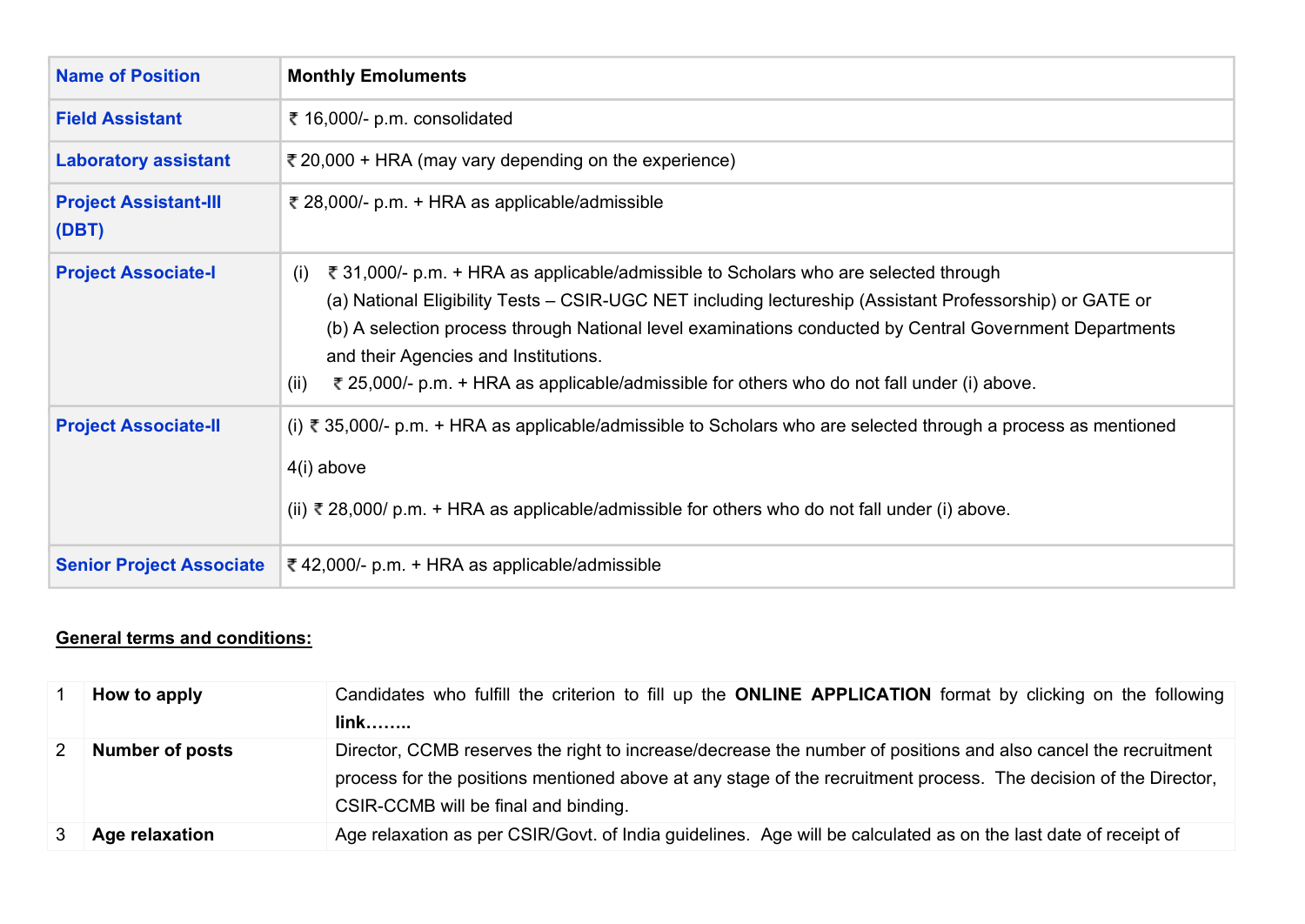|                 |                                  | online applications.                                                                                                      |
|-----------------|----------------------------------|---------------------------------------------------------------------------------------------------------------------------|
| 4               | <b>Awaiting result/ Pursuing</b> | Those candidates who are still pursuing/ awaiting result for their degree M.Sc./ B.Tech./ PhD or any other                |
|                 | degree                           | qualification for the above post(s) as on the date of application will not be considered.                                 |
| 5               | <b>Eligibility criterion</b>     | Candidate should note that non-fulfillment of the eligibility criterion will result in cancellation of candidature at any |
|                 |                                  | stage                                                                                                                     |
| 6               | <b>Experience</b>                | The period of experience in a discipline / area of work, wherever prescribed, shall be counted after the date of          |
|                 |                                  | acquiring the minimum prescribed educational qualifications prescribed for that post.                                     |
| $\overline{7}$  | <b>Screening of applications</b> | The applicants will be subjected to short listing by CCMB scientists/designated committee according to the                |
|                 |                                  | current requirement and the candidate's shortlisted for interview will be displayed on CCMB website.                      |
| 8               | <b>Selection procedure</b>       | The candidate(s) shortlisted by CCMB scientists/designated committee have to appear for interview in                      |
|                 |                                  | person/online before the Selection Committee. The date, time and venue of the test/interview will be notified in          |
|                 |                                  | due course through email only.                                                                                            |
| 9               | Result / Panel for               | Based upon the performance of candidates in the interview, result of selected candidates against the number of            |
|                 | waitlisted candidate             | post available in the project for each post code, will be declared and posted on CCMB website. A panel of                 |
|                 |                                  | waitlisted candidates in order of merit will also be formed for each post code, which will be valid for one year.         |
|                 |                                  | The panel may be operated on the recommendation of Project Investigator for meeting out any future                        |
|                 |                                  | requirement in the project arises due to resignation of incumbent/ non-joining of selected candidates/ further            |
|                 |                                  | unforeseen/urgent requirement of project manpower for the same position in same project.                                  |
| 10              | Engagement                       | The engagement shall be initially for a short duration based on availability of funds which may be extended or            |
|                 |                                  | curtailed based on the conduct and the performance of the incumbent as well as requirement of the institute.              |
|                 |                                  | However, the engagement will not be beyond the tenure of the project and shall expire automatically on the                |
|                 |                                  | expiry of project tenure, in which candidate has been selected. The engagement under projects does not confer             |
|                 |                                  | any right/claim whatsoever, either explicitly or implicitly on the appointee for regular appointment in CSIR/CCMB,        |
|                 |                                  | against any post or otherwise under any legal conditions or precedent.                                                    |
| 11 <sup>1</sup> | Leave                            | The incumbent would not be entitled to any kind of regular leave. However, they would be allowed for one-day              |
|                 |                                  | Leave for each completed month.                                                                                           |
| 12              | <b>TA/DA</b>                     | No TA/DA admissible for attending test/interview, joining the position.                                                   |
| 13              | <b>Office timings/ Working</b>   | The incumbent is required to perform the assigned duties during working hours i.e. from 9:30 AM to 6:00 PM                |